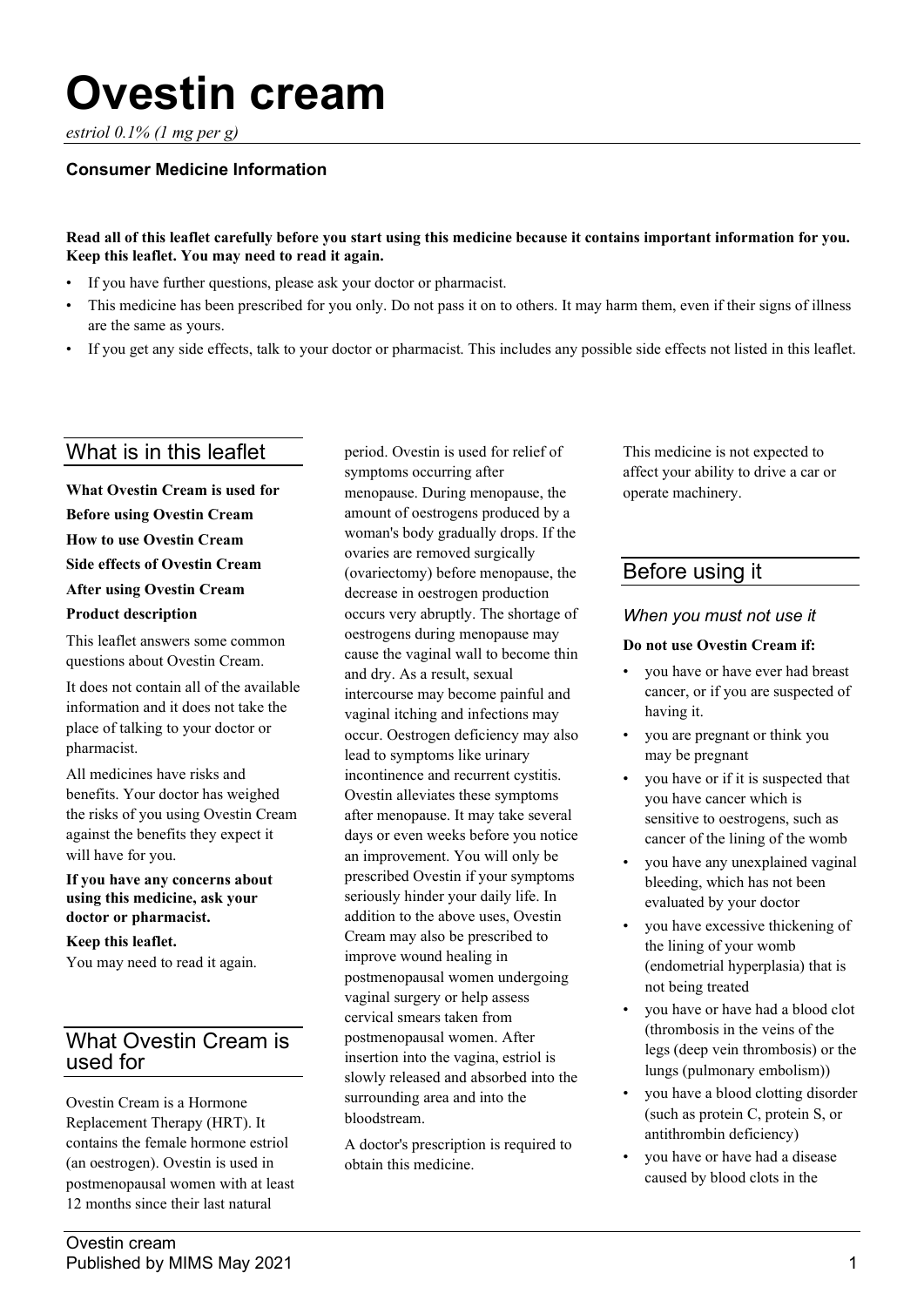arteries such a heart attack, stroke or angina

- you have or ever have had a liver disease and your liver function tests have not returned to normal
- you have had an allergic reaction to estriol, or any of the other ingredients of Ovestin
- you have a rare blood problem called porphyria (an inherited or acquired disorder in the production of blood pigment).

#### **Do not use Ovestin Cream if you have an allergy to:**

- any medicine containing estriol
- any of the ingredients listed at the end of this leaflet.

Some of the symptoms of an allergic reaction may include:

- shortness of breath
- wheezing or troubled breathing
- swelling of the face, lips, tongue or other parts of the body
- rash, itching or hives on the skin.

## *Before you start to use it*

#### **Tell your doctor if you have allergies to any other medicines, foods, preservatives or dyes.**

Ovestin Cream contains cetyl alcohol and stearyl alcohol. This may cause local skin reactions (e.g. contact dermatitis).

## *Take special care with Ovestin Cream*

As well as benefits, Ovestin has some risks which you need to consider when you are deciding to start or continue treatment.

#### **Medical check-ups**

Before you start using Ovestin Cream, your doctor should ask about your own and your family's medical history. Your doctor may decide to examine your breasts and/or your abdomen, and may do an internal examination. You will also have periodic check-ups, especially examinations of the breasts. Your doctor will tell you how often these tests should be performed.

Once you have started using Ovestin Cream, you should see your doctor for regular check-ups (at least once every year). At these check-ups, your doctor may discuss with you the benefits and risks of continuing to use Ovestin.

Certain conditions may be made worse by hormone replacement therapy (HRT). If you have or have had any of the following conditions and/or which were worse during pregnancy or with previous use of hormones tell your doctor who will monitor you closely:

- uterine (womb) fibroids
- endometriosis
- clots in the blood vessels (thrombosis, deep vein thrombosis, lung embolism) or an increased risk of developing this
- if anyone in your family has ever had an oestrogen-dependent cancer, such as a close relative who has had breast cancer or cancer of the lining of the womb
- high blood pressure
- heart disease
- liver disorders
- kidney disorders
- diabetes
- gallstones
- migraine or (severe) headache
- systemic lupus erythematosus (SLE, an immune disorder affecting the skin and other organs)
- endometrial hyperplasia (thickening of the lining of the womb)
- epilepsy
- asthma
- otosclerosis (inherited deafness).

**Tell your doctor if you notice any change in your condition while using Ovestin.**

#### **Reasons for immediately stopping Ovestin Cream:**

- jaundice (your skin goes yellow)
- a sudden increase in blood pressure
- if you get migraine, or severe headaches, for the first time

pregnancy.

## *Effects on your risk of developing cancer*

## *Endometrial cancer*

Every woman is at a small risk of getting endometrial cancer (cancer of the lining of the womb), whether or not HRT is used. The risk of cancer of the lining of the womb increases with the duration of treatment.

Breakthrough bleeding or spotting may occur during the first few months of using Ovestin.

#### **Tell your doctor if the bleeding or spotting:**

- carries on for more than the first few months
- starts after you have been on Ovestin for a while
- carries on even after you have stopped using Ovestin.

#### *Breast cancer*

Women who have breast cancer, or have had breast cancer in the past, should not use Ovestin Cream.

Taking oestrogen or oestrogenprogestogen combined HRT or Ovestin for several years slightly increases the risk of breast cancer. The risk increases with the duration of use and returns to normal within about five years after stopping HRT. Women using combined HRT have a slightly greater risk of developing breast cancer than women using oestrogen-only HRT.

It is not known whether Ovestin is associated with the same higher chance of having breast cancer diagnosed as other hormone replacement therapies.

Nevertheless, if you are concerned about the risk of breast cancer, discuss the risk compared to the benefits of treatment with your doctor.

Be sure to regularly check your breasts for any changes such as dimpling of the skin, changes in the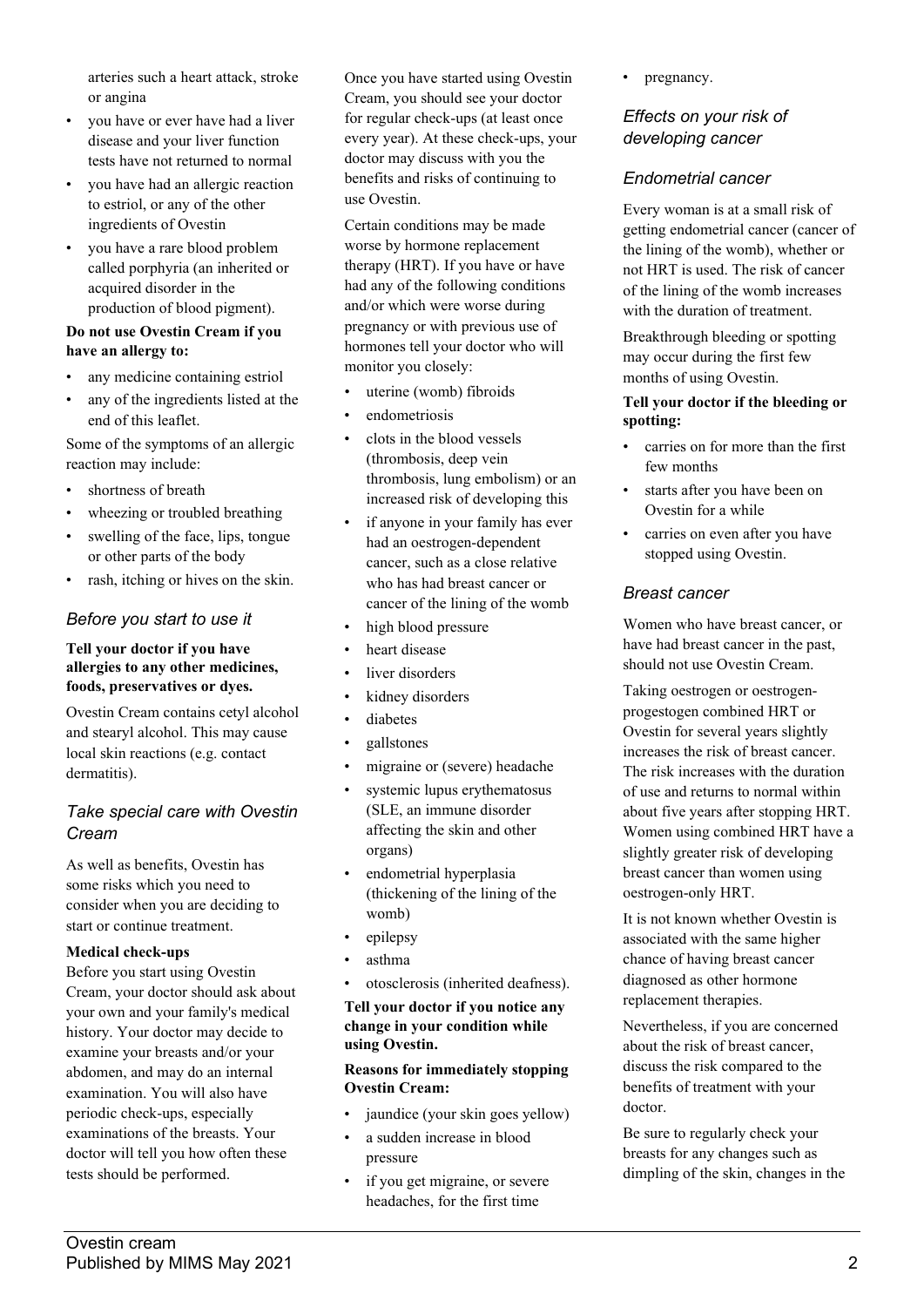nipple, or any lumps you can see or feel.

## *Ovarian Cancer*

Ovarian cancer (cancer of the ovaries) is very rare, but it is a serious condition. It can be difficult to diagnose, because there are often no obvious signs of the disease. Some studies have indicated that taking oestrogen-only HRT for more than 5 years may increase the risk of ovarian cancer. It is not yet known whether other kinds of HRT or Ovestin increase the risk in the same way.

## *Effects on your heart or circulation*

## *Blood clots (thrombosis)*

All women have a very small chance of having a blood clot in the veins of the leg, lungs or other parts of the body. Using some forms of HRT may slightly increase this small chance. It is unknown if Ovestin increases the risk in the same way.

These blood clots are not always serious, but if one travels to the lungs, it can cause chest pain, breathlessness, collapse or even death. This condition is called pulmonary embolism.

You are more likely to have a blood clot if:

- you are older
- you are pregnant or have recently had a baby
- you have had one or more miscarriages
- you use oestrogens
- you are seriously overweight
- you have had a blood clot before in the leg, lung or another organ
- blood clots run in your family
- you have any blood clotting problem that needs treatment with a medicine such as warfarin
- you have systemic lupus erythematosus (a disease of your immune system)
- you are unable to move for long periods, for example after a long illness or major operation
- vou have cancer.

If any of these apply to you, you should talk to your doctor about whether you should use Ovestin Cream.

#### **See a doctor as soon as possible and do not use any more Ovestin Cream if you get:**

- painful swelling in your leg
- sudden chest pain
- difficulty breathing,

These may be signs of a blood clot.

#### **Tell your doctor and your surgeon if you are to be hospitalized or undergo surgery.**

You may need to stop using Ovestin about 4-6 weeks before the operation, to reduce the risk of a blood clot. Your doctors will tell you when you can start using Ovestin again.

## *Stroke*

Recent research with one type of HRT (containing conjugated oestrogen plus the progestogen MPA) has shown a slight increase in the risk of having a stroke.

If you have symptoms that might indicate that you have a stroke (such as unexplained migraine-type headaches, with or without disturbed vision), see a doctor as soon as possible. Do not use any more Ovestin until your doctor says you can.

#### *Dementia*

It is not known if there is an increased risk of dementia when using Ovestin.

#### **Tell your doctor if you are pregnant.**

Ovestin should not be used.

#### **Tell your doctor if you are breastfeeding.**

There is insufficient information on the use of Ovestin Cream during breast-feeding. Small amounts of the active estriol can be excreted in the breast milk and milk production could also be reduced.

## *Taking other medicines*

**Tell your doctor or pharmacist if you are taking any other medicines, including any that you get without a prescription from your pharmacy, supermarket or health food shop.**

Other medicines may interfere with the effects of estriol, or estriol may affect other medicines. This might lead to irregular bleeding. These include:

- anticoagulants (medicines to stop blood clots);
- corticosteroid hormones (includes many anti-asthmatic drugs);
- succinvlcholine (medicine for muscle relaxation);
- theophyllines (medicine for asthma);
- medicines for epilepsy (such as barbiturates (phenobarbital), hydantoins (phenytoin) and carbamazepine);
- medicines for fungal or bacterial infections (such as griseofulvin, rifamycins (rifampicin, rifabutin); troleandomycin);
- medicines for viral infections (eg. nevirapine, efavirenz, ritonavir, nelfinavir, ombitasvir, paritaprevir);
- herbal preparations containing St John's Wort (Hypericum Perforatum).

# How to use it

## *How much to use*

For vaginal complaints, the usual dosage is 1 application daily during the first weeks. Later on the dose is gradually decreased to, for instance, 1 application twice a week. Each dose of cream contains 0.5 mg estriol. However your doctor may well prescribe different quantities for other conditions.

Your doctor may ask you to stop using Ovestin every 2 to 3 months for 4 weeks to check the need for further treatment.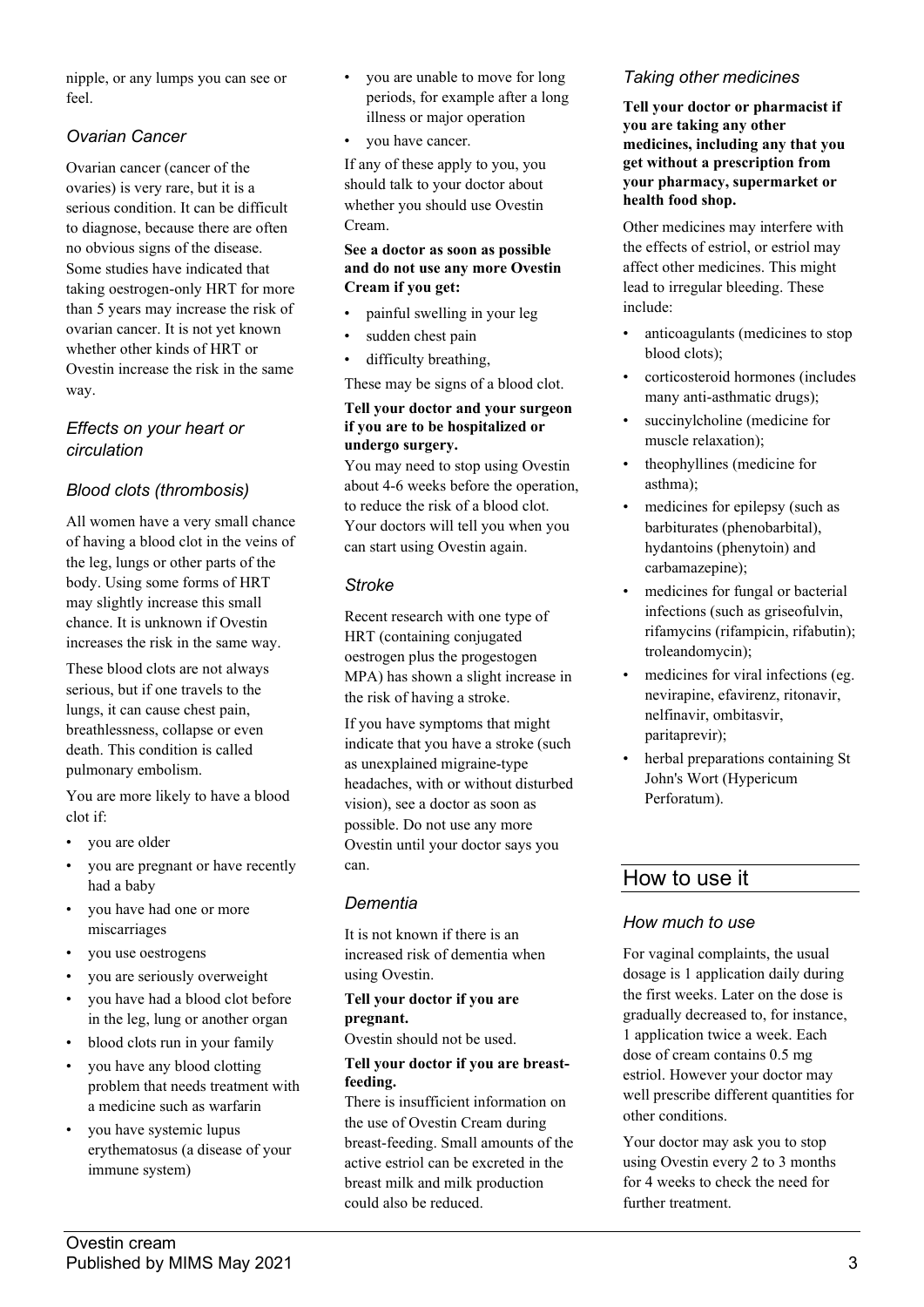For vulvo-vaginal complaints associated with menopause:

- initially one dose of cream per day for 3 weeks
- later you may only need one dose of cream twice a week.

Before surgery:

one dose of cream daily beginning 2 weeks before the operation.

When having a Pap smear your doctor may recommend a daily application of cream for 7 days.

## *How to apply the cream*

Use the applicator to apply the cream into the vagina.

It is a good idea to do this before retiring/going to sleep at night.

One application (applicator filled to the ring mark) contains 0.5 g of Ovestin cream, which contains 0.5 mg estriol.

#### **Do not completely fill the whole applicator.**

- 1. Remove cap from the tube, invert it, and use the sharp point to open the tube.
- 2. Screw the end of the applicator onto the tube. Make sure the plunger is fully inserted into the barrel.



3. Squeeze the tube slowly to fill the applicator to the ring-mark (where the plunger stops).



4. Unscrew the applicator from the tube and put the cap on the tube.

- 5. To apply the cream, lie down, insert the applicator deep into the vagina.
- 6. Slowly push the plunger all the way in until the applicator is empty.



7. After use, pull the plunger out of the barrel beyond the point of resistance and wash both parts in warm, soapy water. Do not use detergents. Rinse well and dry afterwards.

#### **Do NOT put the applicator in hot or boiling water.**

8. The applicator can be reassembled by fully inserting the plunger into the barrel beyond the point where resistance is felt. **Discard the applicator once the tube is empty.**

## *If you forget to use it*

If you forget a dose, use it as soon as you remember. But if you remember your missed dose at the time of your next dose, do not use an extra dose.

#### **Do not use a double dose to make up for the missed dose.**

This may increase the chance of you getting an unwanted side effect.

Then go back to using the cream as you would normally.

## *If you use too much (overdose)*

If you may have used more Ovestin than you should, talk to a doctor or pharmacist.

If someone has swallowed some cream, there is no need for great concern. However, you should consult a doctor. Symptoms that may arise are nausea and vomiting. Vaginal bleeding in females may occur after a few days.

# Side effects

#### **Tell your doctor or pharmacist as soon as possible if you do not feel well while you are using Ovestin Cream.**

The medicine helps most women with menopausal symptoms, but it may have unwanted side effects in a few people. All medicines have side effects. Sometimes they are serious, most of the time they are not.

#### **Do not be alarmed by the following lists of side effects. You may not experience any of them.**

Dependent on dosage and sensitivity of the patient, Ovestin may sometimes cause side effects, such as:

- local irritation or itching
- swelling and increased tenderness of the breasts.
- increased vaginal discharge.
- nausea.
- fluid retention in the tissues, usually marked by swollen ankles or feet.
- flu-like symptoms

In most patients these side effects will disappear after the first weeks of treatment. Tell your doctor if vaginal bleeding occurs or if any side effect becomes troublesome or persists.

Other side effects which may occur with HRT:

- benign and malignant hormonedependent tumours such as endometrial cancer
- heart attack and stroke
- gall bladder disease
- skin problems such as rashes, discolouration or red patches on the skin
- various skin diseases with blisters and nodules or bleeding into the skin
- venous thromboembolismor deep leg or pelvic venous thrombosis and pulmonary embolism (see Before you use Ovestin Cream)
- using HRT for several years slightly increases the risk of breast cancer.